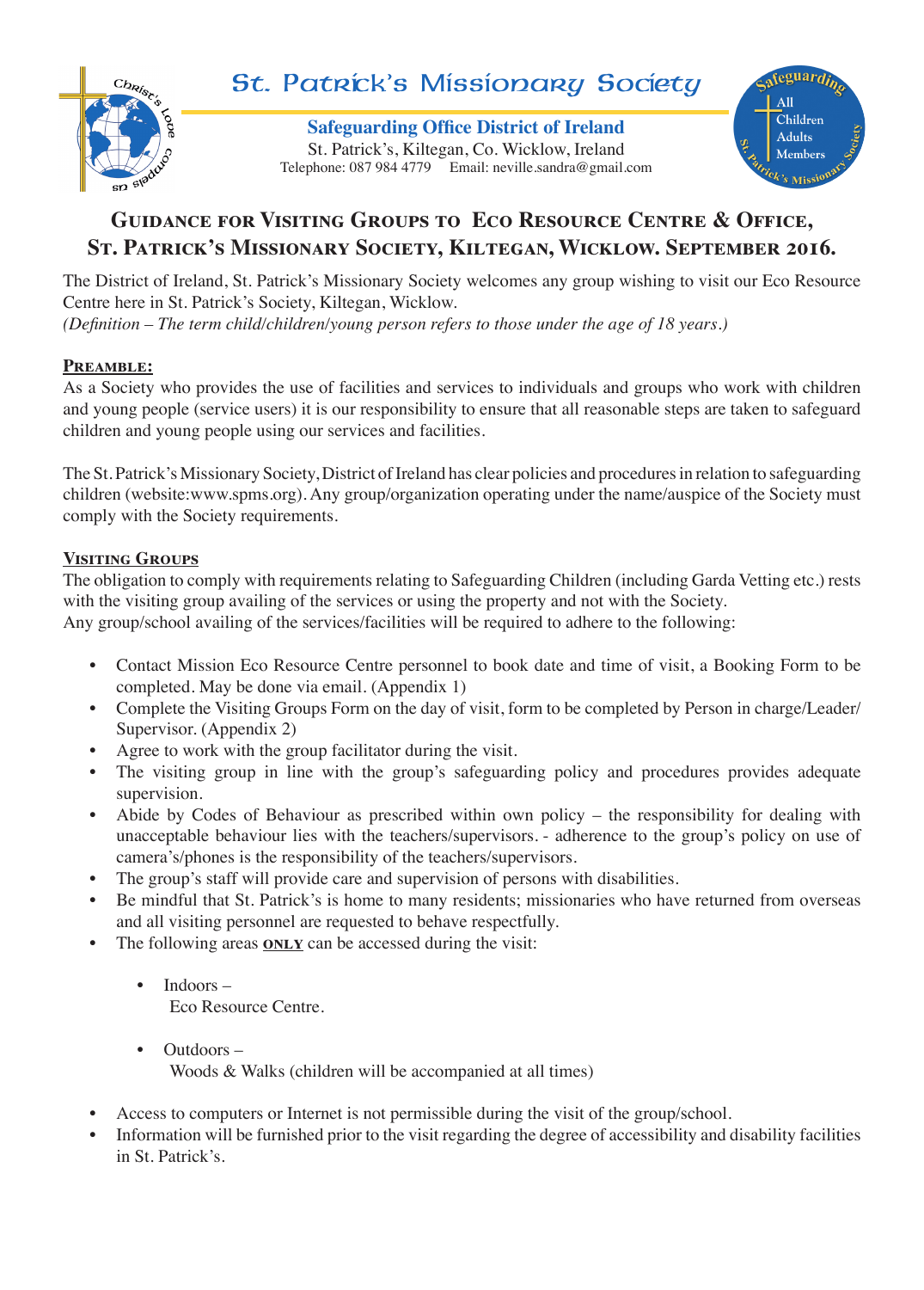#### **The Society providing the services/facilities will ensure the following:**

- Safeguarding Policy and procedures are in place and all members, staff and volunteers are aware and will abide by these polices and procedures including recruitment and selection and best practice for working with young people.
- Alert the visiting group to Society Safeguarding Policy and Procedures.
- A risk assessment will be carried out and a control plan put in place.
- The following people will be notified of the proposed visit and all necessary details provided: Safeguarding Officer.
- First Aid Equipment/Accident & Incident Reports will be available.
- Report of visit/evaluation completed after visits.

#### **Requirements for Eco Resource Centre Personnel**

- Recruitment & Selection process (Guidance on Recruitment & Selection):
- Application Form
- Self Declaration Form
- Garda Vetting Process
- Attend a safeguarding awareness training session and updates as applicable.
- Agreed to comply with Society's Safeguarding Policy & Procedures (including code of behaviour for adults working children/young people).
- Be aware of health and safety in relation to working in St. Patrick's.
- An evaluation/review will be carried out at regular intervals throughout the year.
- An annual report will be submitted to the Safeguarding Office at the end of each year.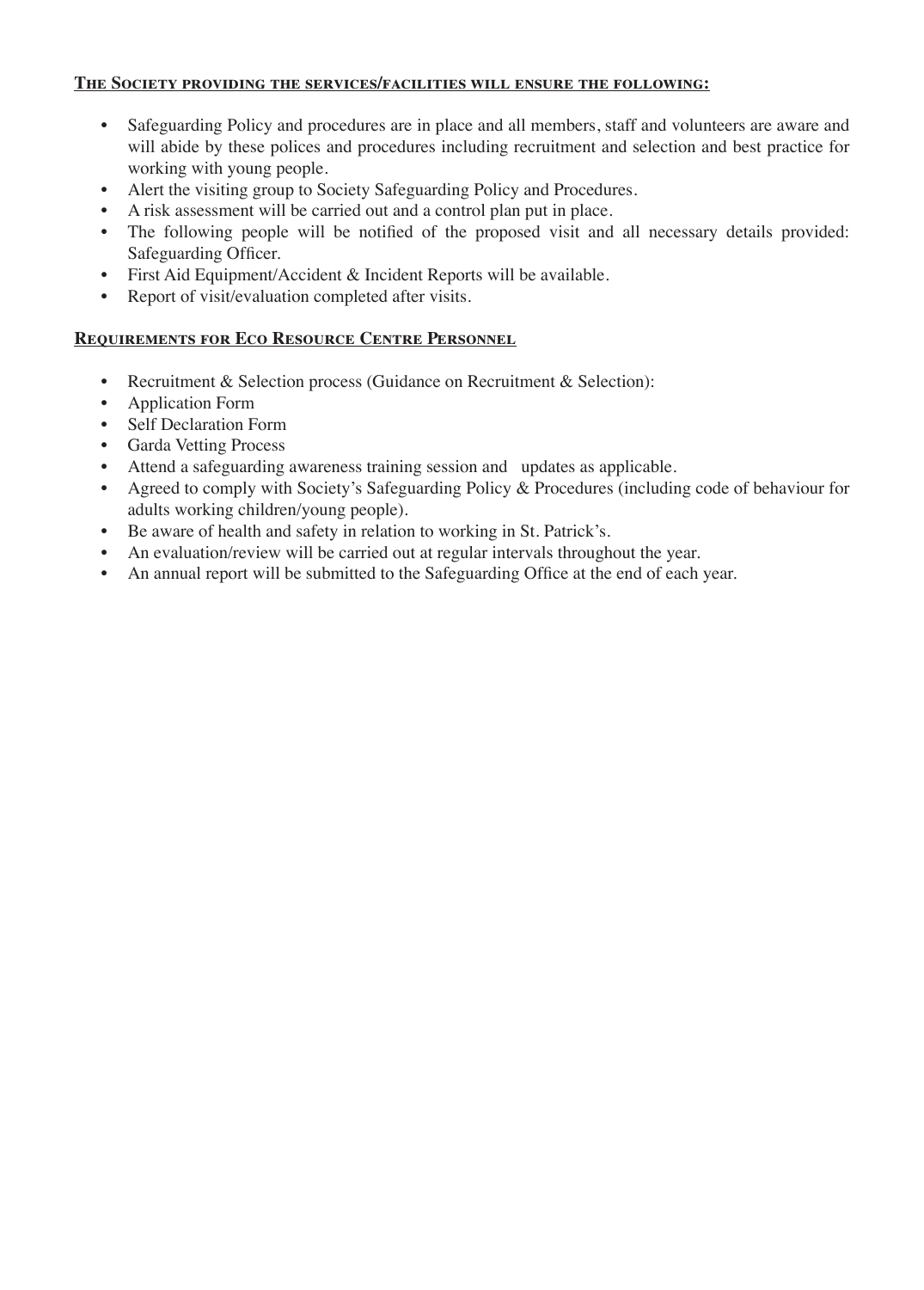## **Appendix 1** Booking Form

| $\mathrm{Ch}_{R\vert_{\mathcal{S}_{\rho_i}}}$<br>sn siel                                                    | St. Patrick's Missionary Society<br><b>Safeguarding Office District of Ireland</b><br>St. Patrick's, Kiltegan, Co. Wicklow, Ireland<br>Telephone: 087 984 4779 Email: neville.sandra@gmail.com | toollari<br>All<br>Children<br><b>Adults</b><br>ğ,<br>Members<br><sup>7</sup> Ck's Missi |
|-------------------------------------------------------------------------------------------------------------|------------------------------------------------------------------------------------------------------------------------------------------------------------------------------------------------|------------------------------------------------------------------------------------------|
|                                                                                                             | <b>BOOKING FORM</b>                                                                                                                                                                            |                                                                                          |
| Name of School / Group:<br><b>Address of School / Group:</b><br><b>Contact Person:</b><br><b>Telephone:</b> |                                                                                                                                                                                                |                                                                                          |
| Email:                                                                                                      |                                                                                                                                                                                                |                                                                                          |
| <b>Date Requested:</b><br><b>Hours of use:</b>                                                              |                                                                                                                                                                                                |                                                                                          |
| $(1)$ Commence at<br><b>Approximate Number in group:</b>                                                    | $\frac{\text{am}}{\text{pm}}$ (am/pm) (2) Finish at                                                                                                                                            | (am/pm)                                                                                  |

This form will be held in accordance with the data protection regulations. The data entered will be used only for the purpose indicated in the form. It will<br>be accessed only by those authorised to do so.